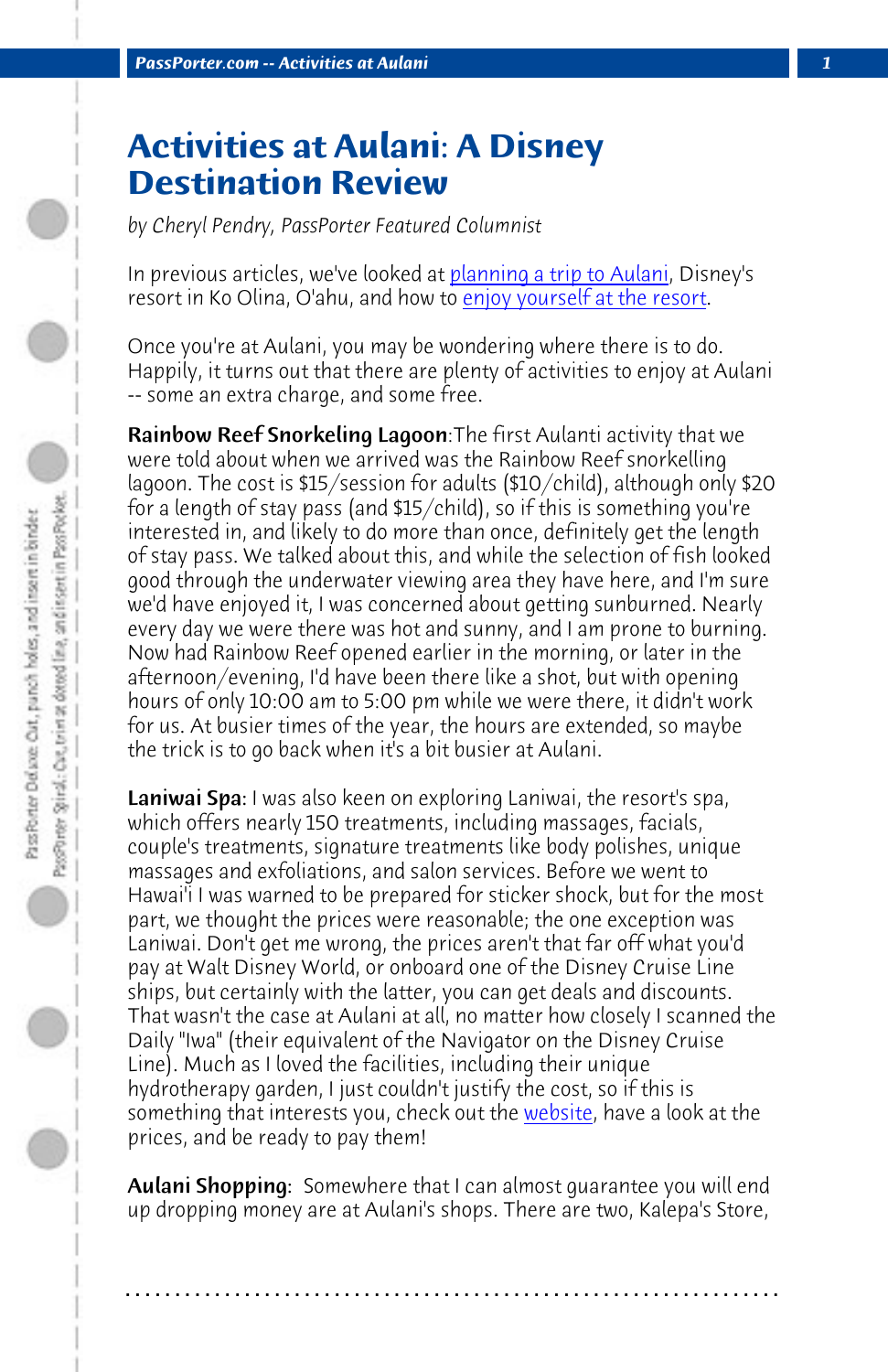just off the lobby to the left as you enter the resort, which stocks a good range of Aulani branded clothes, and goods. You'll also find unique items in there, including cuddly toy Disney friends, dressed up in Hawaiian gear, along with Disney Vacation Club merchandise, much of again unique to Aulani. There's a small grocery selection in there, along with a lovely range of souvenirs to take home. They were doing a roaring trade on chocolates while we were there, and the divine Aulani branded dressing gown, which was heavenly, came home with us!

Hale Manu: While not exactly an activity, the Hale Manu shop is a newer addition to the resort. Hale Manu is Hawaiian for bird house, and it's beautifully themed in here, with birds above you. The shop aims towards the higher end of the market, with Hawaiian clothes, Aulani watches, and Maui Divers jewelry. Even if the merchandise doesn't sound like it would appeal to you, the shop is definitely worth checking out.

Pau Hana Community Hall: Not everything costs at Aulani though. You can enjoy a range of free activities at the Pau Hana Community Hall, on the ground floor of the Ewa Tower. We took part in the Menehune Adventure Trail, where Aunty (a character you'll become very familiar with during your stay at Aulani, along with Uncle...) guides you around the resort via an interactive handset, helping you to find various things. I don't want to give too much away, that would ruin the surprise, but there were a lot of fascinating extras throughout the grounds, some of which we'd seen earlier in our visit and had guessed would do something (though we didn't know quite what), while others were complete revelations to us. We did this on the last day of our stay, and as a result found it fairly easy, but it would also be a good introduction to the resort.

 Menehune Statues: Speaking of menehune, little menehune statues are scattered throughout Aulani, with more than 200 of them to find. Menehune literally means little people, and once you find one statue, trust me, you'll become addicted to finding more. They are everywhere, in the Waikolohe Valley, the resort shops, corridors, and even the elevators, and it's a lovely little touch.

Disney's Starlit Hui: Something else that's free, and only held on select nights, is Disney's Starlit Hui. It's a celebration of the best of traditional and modern Hawaiian entertainment, with some amazing musicians, including a ukulele duo who really bring new life to this unique instrument, and a stunning singer. Of course, there are a few surprises in there, and it wouldn't be complete without Disney characters, right? This is something not to be missed during a stay at Aulani.

**. . . . . . . . . . . . . . . . . . . . . . . . . . . . . . . . . . . . . . . . . . . . . . . . . . . . . . . . . . . . . . . . . .**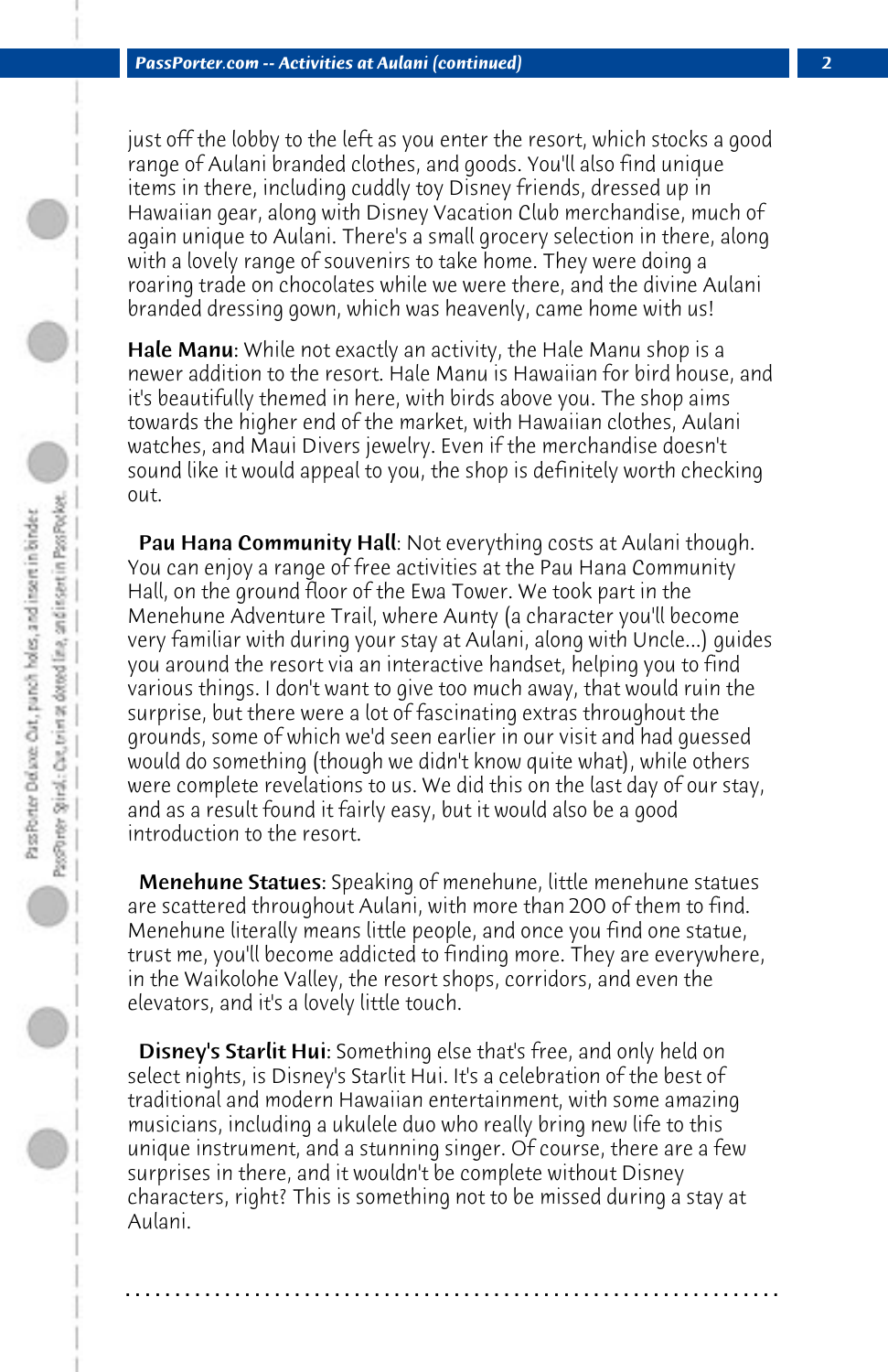*PassPorter.com -- Activities at Aulani (continued) 3*

**Disney Characters:** On the subject of Disney characters, there are some, but be prepared; the selection is very limited--just Mickey, Minnie, Goofy, Chip and Dale, and Stitch. That's it. No Lilo, which really surprised us, given her Hawaiian roots, and no Donald, Daisy, Pluto or any other characters. There are regular meet and greet opportunities around the resort, detailed in your Daily 'Iwa, which you can pi[ck up](http://resorts.disney.go.com/aulani-hawaii-resort/) [around A](http://resorts.disney.go.com/aulani-hawaii-resort/)ulani each day, or you can meet Mickey, Minnie and Goofy at the character breakfast at Makahiki.

 Dining Fun: I won't go into detail here about the dining options at Aulani, as that's another story for another day, but suffice to say, in addition to the Makahiki character breakfast, there's also a buffet dinner there nightly. You can indulge for breakfast, lunch, or dinner at 'Ama Ama, the resort's signature restaurant, overlooking the beach beyond, while counter service options can be found at the Ulu Cafe, Mama's Snack Stop, and Papalua Shave Ice -- yes, you can get the famous Hawaiian shaved ice without even leaving Aulani! There are also lounges to enjoy, such as Off the Hook, which is next to 'Ama Ama, and the 'Olelo Lounge, next to Makahiki, which offers live music most nights.

**Excursions:** [If that](http://www.passporter.com/articles/cheryl-pendry-featured-columnist.asp)'[s not enough to keep you entertained](http://www.passporter.com/articles/cheryl-pendry-featured-columnist.asp), there are also organized excursions, details of which are available on the resort website, although there may be others available during your stay, including a full-day shopping excursion, which was offered a number of times while we were there.

 [This certainly isn't an exhaustive list by any means, but](http://www.passporter.com/articles/disney-aulani-activities-review.php) hopefully it gives you an idea of the multitude of activities available at Aulani to enjoy. It may not have a Disney park nearby, but Disney has certainly made sure that there is still plenty to do... and that's before you even venture outside of Ko Olina, but that's another story for another day.

*About The Author: Cheryl and husband Mark live in England and love to travel, particularly to America. They are in the process of visiting every Disney theme park around the world, having already been to Disneyland Resort Paris, Hong Kong Disneyland and both American Disney resorts. They are now planning for their trip to Japan in the spring to visit the Tokyo Disney Resort.* Click here to view more of Cheryl's articles!

**. . . . . . . . . . . . . . . . . . . . . . . . . . . . . . . . . . . . . . . . . . . . . . . . . . . . . . . . . . . . . . . . . .**

*Article last updated: 03-13-2014*

*View the latest version online at: http://www.passporter.com/articles/disney-aulani-activities-review.html*